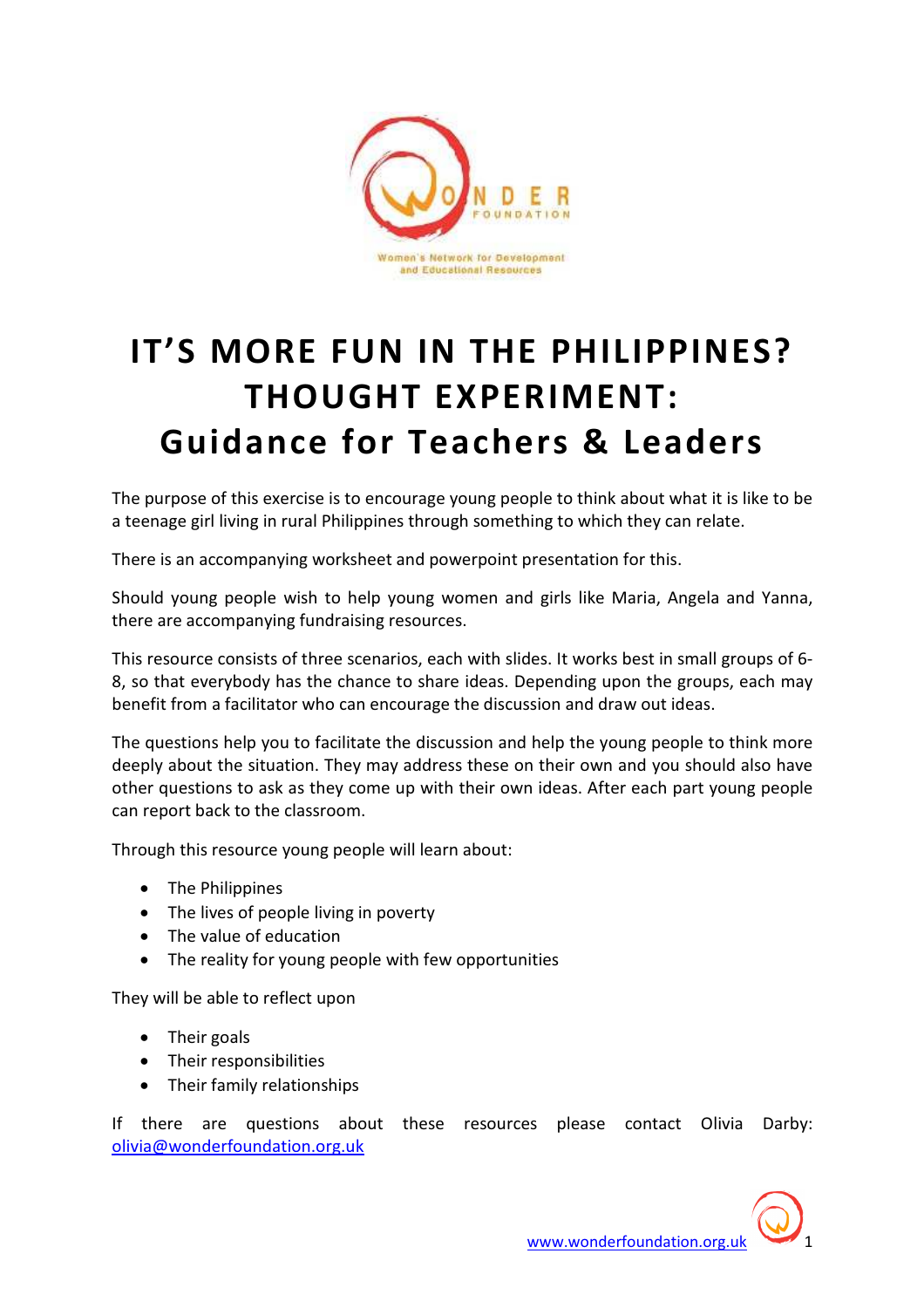# PART 1: GOING TO SCHOOL

(slide 1, worksheet 1)

"Maria lives in a remote area, where everything–her school, the shops, the groceries–are at least 40 miles from home. In her village, there is only one train and one bus that goes to your school. Both arrive once every hour, and are a mile away (by foot) from her house. Her father died when she was 3 and she lives with her mum and two sisters. Maria's mum, Carmina, leaves the house at 4.30AM every day to work as a nanny and is not usually home until 9PM.

Due to Carmina's work schedule Maria being the eldest child, has the responsibility for caring for her siblings. She has to make sure they wake up in the morning, prepare their breakfast, walk with them to the local school near to the train station, travel by train to her own school, dash home as soon as the school bell rings to pick up the children, prepare their dinner and make sure they do their homework. When this is done she has to study for your exams and complete her own homework. This is hard as when it is dark they only have one lightbulb in the kitchen.

Maria knows without passing her exams she will not have many job opportunities. You could be a nanny like your mum, or go and work in someone's house as a maid. She needs to get good marks in her school exams to get a scholarship to the technical college so that she can get skills for a good job. This is proving to be difficult, especially as she has also been working part time at a local shop to earn extra cash to help Carmina to pay for the electricity bill."

### PART 1 GROUP WORK

The point here is for young people to try to place themselves into Maria's shoes. They can see that in some ways their lives are similar, but in others ways they are different.

| 1. What is similar about your life<br>and Marias?<br>2. What is different? | Ideas for prompts from group facilitator:<br>How does Maria have fun?<br>When do you have time to do your own<br>$\bullet$<br>homework?<br>Do you worry about the next stage in your life?<br>To spend time with your friends? N.B. No<br>internet. Would Maria have a mobile? Would<br>she have a signal? Credit?                  |
|----------------------------------------------------------------------------|-------------------------------------------------------------------------------------------------------------------------------------------------------------------------------------------------------------------------------------------------------------------------------------------------------------------------------------|
| 3. Who do you have more sympathy<br>for? Maria or Carmina? Why?            | Do they think that teenagers' only purpose is to<br>$\bullet$<br>have fun? Do they have responsibilities<br>themselves? What are they? Is this fair?<br>Do they think that adult's only purpose is to<br>care for their children? Are adults allowed to<br>have fun? When they are adults will they want<br>to be able to have fun? |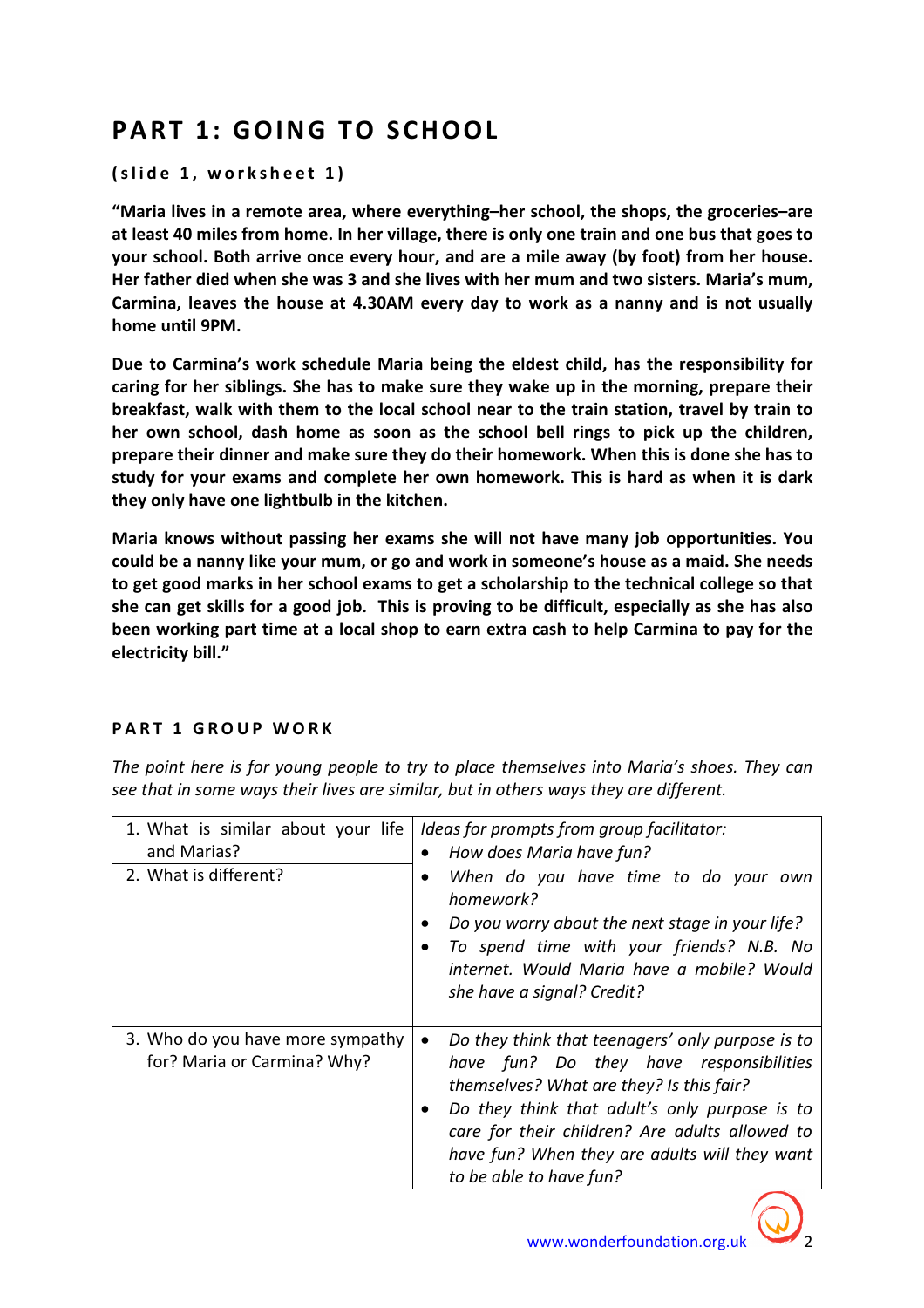| 4. What would happen<br>the<br>if<br>mother can no longer work?<br>What would you do? Who would<br>provide for the family?<br>5. What would happen if you fell<br>sick? Who would care for you?<br>And for your siblings? | N.B. there is no benefits system in the Phillipines,<br>healthcare is not free, the hospital is far away,<br>employers do not usually give sick pay.<br>Would relatives be able to help?<br>Neighbours?<br>$\bullet$<br>Can they relate this to their own experience?                                                                                                                                                                                                                              |
|---------------------------------------------------------------------------------------------------------------------------------------------------------------------------------------------------------------------------|----------------------------------------------------------------------------------------------------------------------------------------------------------------------------------------------------------------------------------------------------------------------------------------------------------------------------------------------------------------------------------------------------------------------------------------------------------------------------------------------------|
| 6. What would happen should there<br>be a storm? How would you get<br>to school? N.B. In the Philippines<br>there are regularly severe storms<br>and even Typhoons, with rain,<br>strong winds and flooding.              | What do they do themselves if it is very wet?<br>$\bullet$<br>Do they own a raincoat? An umbrella? Who<br>$\bullet$<br>paid for it?<br>What can they do to dry themselves?<br>$\bullet$<br>Will they be able to wash and dry their clothes<br>$\bullet$<br>at home? Do they have spare clean clothes<br>they can wear? (N.B. in the Philippines this is<br>very difficult when it is rainy as the drinking<br>water gets contaminated in floods and it is too<br>wet to dry clothes, even indoors) |

### PART 1.2: BEING INDEPENDENT

(slide 2, worksheet 2)

Maria won a scholarship and has now graduated from school and has a good job. Once she has paid her living expenses she have £200 left over each month to spend. If you were Maria how would you spend it?

- 1) Spend it. You deserve a treat.
- 2) Save the money
- 3) Find someone nicer to live. Now you can have parties!

Pick two girls (ideally the ones who most want to spend the money on themselves) to be Maria's little sister, Angela and Yana

o They should argue that they need help so that they can also go to a technical school and get a good job.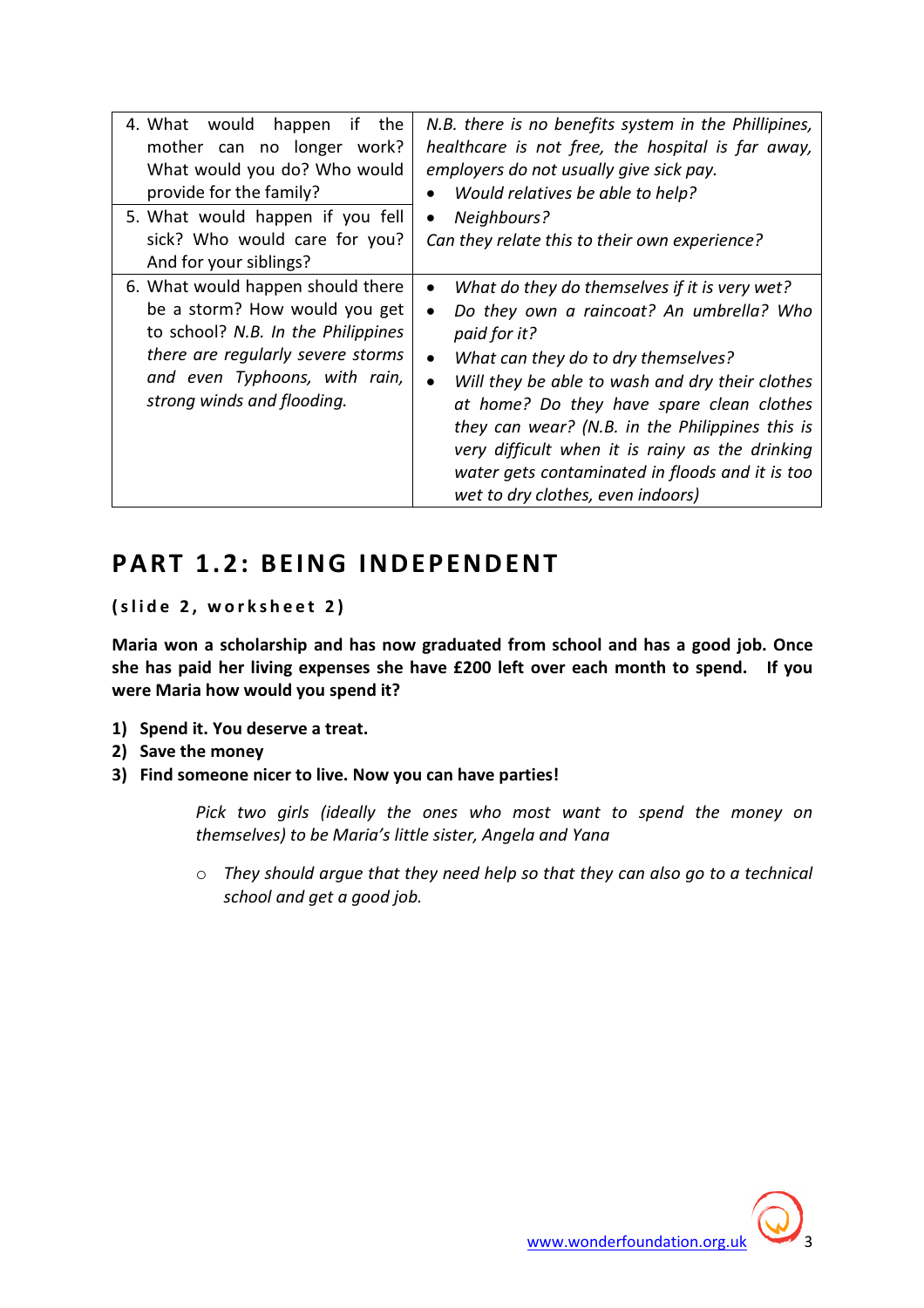# PART 2: WORKING FOR YOUR DREAMS

( If there is time) (slide 3, worksheet 3)

Maria could only afford to pay for one of her sisters, Angela, to go to the technical school as her mother got sick and she had to send money home so her sister Yana and mother could eat and pay their bills. Despite how hard she worked at school, Yana had to spend a lot of time looking after her mother when she got sick as her sisters had already left the village. Sometimes she did not have enough money to get to school if her sister had not sent enough home. Because of this she did not do very well in her exams and couldn't get a scholarship.

Yana finished secondary school two years ago and has been working as a nanny for a rich family in her village. She gets paid the minimum wage, £4 a day, and cannot find a better paying job so she has applied to work in Saudi Arabia. She will be looking after three children and living in their home. The family have been recommended by her cousin who also works there, but they only speak Arabic and have customs unfamiliar to you. As a wealthy family, the money they offer Yana is twice as much as you could get in a job as a nanny in her village, where there are limited opportunities, but until you get there she won't know what the family is like. The flight is very expensive and if she is going to save any money she will only be able to come home after 2 years, when the family will pay for her to return home. She hopes that working in Saudi Arabia will give her the chance to save up money so she can pay for her teacher training.

### PART 2 GROUP WORK

The point here is to understand limited opportunities – people from rural Philippines, despite having worked hard often do not have access to a range of job chances. Best jobs are often overseas and are under difficult conditions (away from the family, in an unfamiliar context). Often they cannot pursue what they truly aim to achieve, due to the economic pressures they face.

- Would you pass up this opportunity for something better?
- Would you take any opportunity to make your own income?

| What are the benefits of<br>staying? | • Stay close to friends<br>Stay close to family<br>• It's what she knows<br>• Risk of moving to Saudi Arabia family could be abusive, if it<br>goes wrong she could get stuck there, they might steal her<br>papers, is there a contract? |
|--------------------------------------|-------------------------------------------------------------------------------------------------------------------------------------------------------------------------------------------------------------------------------------------|
| What are the benefits of<br>leaving? | Opportunity<br>$\bullet$<br>Chance to earn money<br>Only chance of earning money to go to train as a teacher                                                                                                                              |
| What would you choose?               |                                                                                                                                                                                                                                           |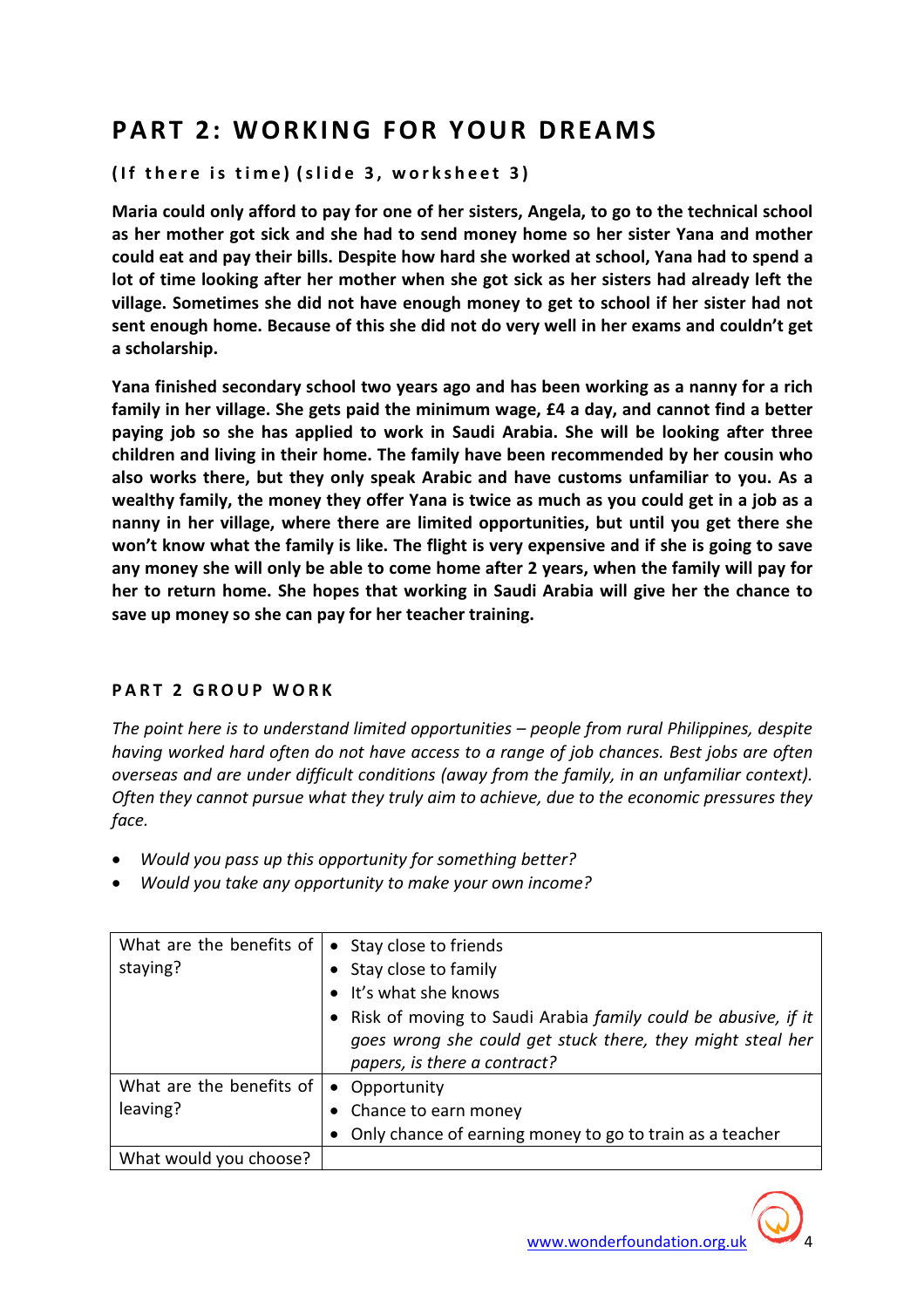### PART 3: SCENARIO 3

(If there is time) (slide  $4$ , worksheet  $4$ )

Yana has now been in Saudi Arabia for a 6 years. She has been able to improve her Arabic and is are getting along well with her host family. She skyped her family one a week constant contact and sends them money to help care for their mother. She has saved enough to go to teacher training college but is now worried that she will be the oldest student. If she works for 6 more years she will be able to buy a house in the Philippines.

Her sisters, Angela and Maria, are both married and now have children. Yana has good friends in Saudi Arabia – on Sundays she is given the afternoon off and she meets other Filipino nannies for an icecream – but she knows that she will never have a family is she stays working as a nanny . What should she do?

#### **PART 3 GROUP WORK**

#### Do you return home?

| What would it be like to return?                                                                         | - Will it be as she imagined it? Will it have<br>changed?<br>-Will her friends still be there? Will it be<br>the same if her friends have all got<br>families or moved away?                                                                 |
|----------------------------------------------------------------------------------------------------------|----------------------------------------------------------------------------------------------------------------------------------------------------------------------------------------------------------------------------------------------|
| Would you find a job back there?                                                                         | -Do we know if there will be more jobs?<br>Or fewer jobs?<br>-Will her having money allow her to set<br>up a business? Does she know anything<br>about setting up a business? Does she<br>have any new skills from being in Saudi<br>Arabia? |
| Would it be better to remain in Saudi Arabia to<br>ensure you can provide for your family<br>materially? |                                                                                                                                                                                                                                              |
| What would happen to your own dreams and<br>aspirations?                                                 |                                                                                                                                                                                                                                              |

 $(s$ lide 5)

- E N D -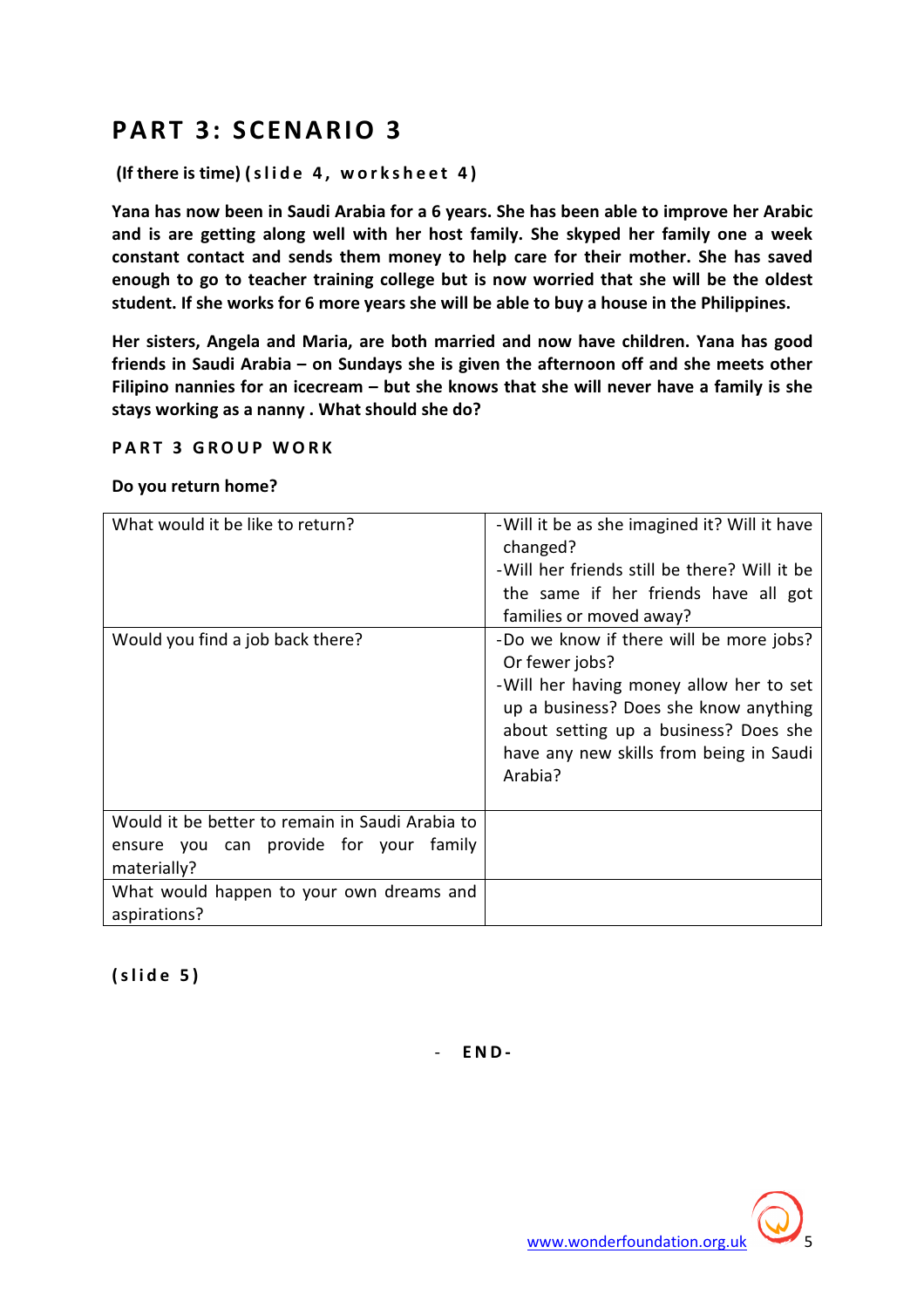# FACTSHEFT: THE RURAL EXPERIENCE IN THE PHILIPPIN<sub>FS</sub>

- In the Philippines, around 55% of the population live in rural areas, almost 40% of this population are reported to live in poverty. $1$  Consequently, poverty is frequently said to be a predominantly rural phenomenon.<sup>2</sup>
- Most employment and educational opportunities are concentrated in urban areas, with poor transport available for those in rural areas to access these facilities. Consequently, in general, illiteracy, unemployment and the incidence of poverty are characteristic of rural life in the Philippines.<sup>3</sup>
- The most common forms of jobs available in rural Philippines are those within the agricultural sector. Most depend on farming and fishing for livelihoods. These forms of employment are often unpaid or underpaid, and offer no job security or insurance. <sup>4</sup>
- Without a reliable and sufficient source of income, many families are forced to push their children to take on employment in the farm or otherwise to compensate. Indeed, it is common for parents from the lowest

l

https://tradingeconomics.com/philippines/ruralpopulation-percent-of-total-population-wb-data.html (accessed 19 June 2017)

socio-economic background, to remove their children from school and put them into work in order to provide the families necessities. $5$ 

- Putting children into employment at a young age out of economic necessity reduces their likeliness to finish school and find a job. Many drop out to focus solely on helping provide for their families. Many others continue schooling but are unable to attain the grades sufficient to find a reliable job due to the time and effort they put into external work. <sup>6</sup>
- More recently, however, due to the lack of adequate job opportunities and high unemployment levels in the Philippines, it has become common for families to have members working overseas in order to increase the household income and the family's standard of living  $\frac{7}{1}$ . Many of these jobs are in the category of 'unskilled jobs', requiring little experience or education, and are therefore highly accessible to many Filipinos. In fact, more than three thousand Filipino workers leave the country every day as overseas Filipino workers  $\overline{(OFW)}^8$ . In total, it is estimated that OFWs make up about 11% of the Philippine population or around 11 million

 $\overline{a}$ 



 $1$ Trading Economics, 'Philippines – Rural Population', [website], 2015,

 $2$ SWTP, 'Poverty in the Philippines: Urban and Rural Poverty', [website], 2012

http://www.focusonpoverty.org/poverty-in-thephilippines-urban-and-rural-poverty/ (accessed 19 June 2017)  $3$  Ibid.

<sup>&</sup>lt;sup>4</sup> International Labour Organization, Key Indicators of the Labour Market, Geneva, International Labour Organisation, 2011

<sup>&</sup>lt;sup>5</sup> Tuason, T., 'The Poor in the Philippines: Some Insights from Psychological Research', Psychology and Developing Societies, vol. 22, no. 2, pp. 299–330

 $<sup>6</sup>$  Ibid.</sup>

 $<sup>7</sup>$  Ibid.</sup>

<sup>&</sup>lt;sup>8</sup> Reyes, M. *'*Migration and Filipino Children Left-Behind: A Literature Review', [website], 2—7,

https://www.unicef.org/philippines/Synthesis\_StudyJuly 12008.pdf (accessed on April 30 2017)